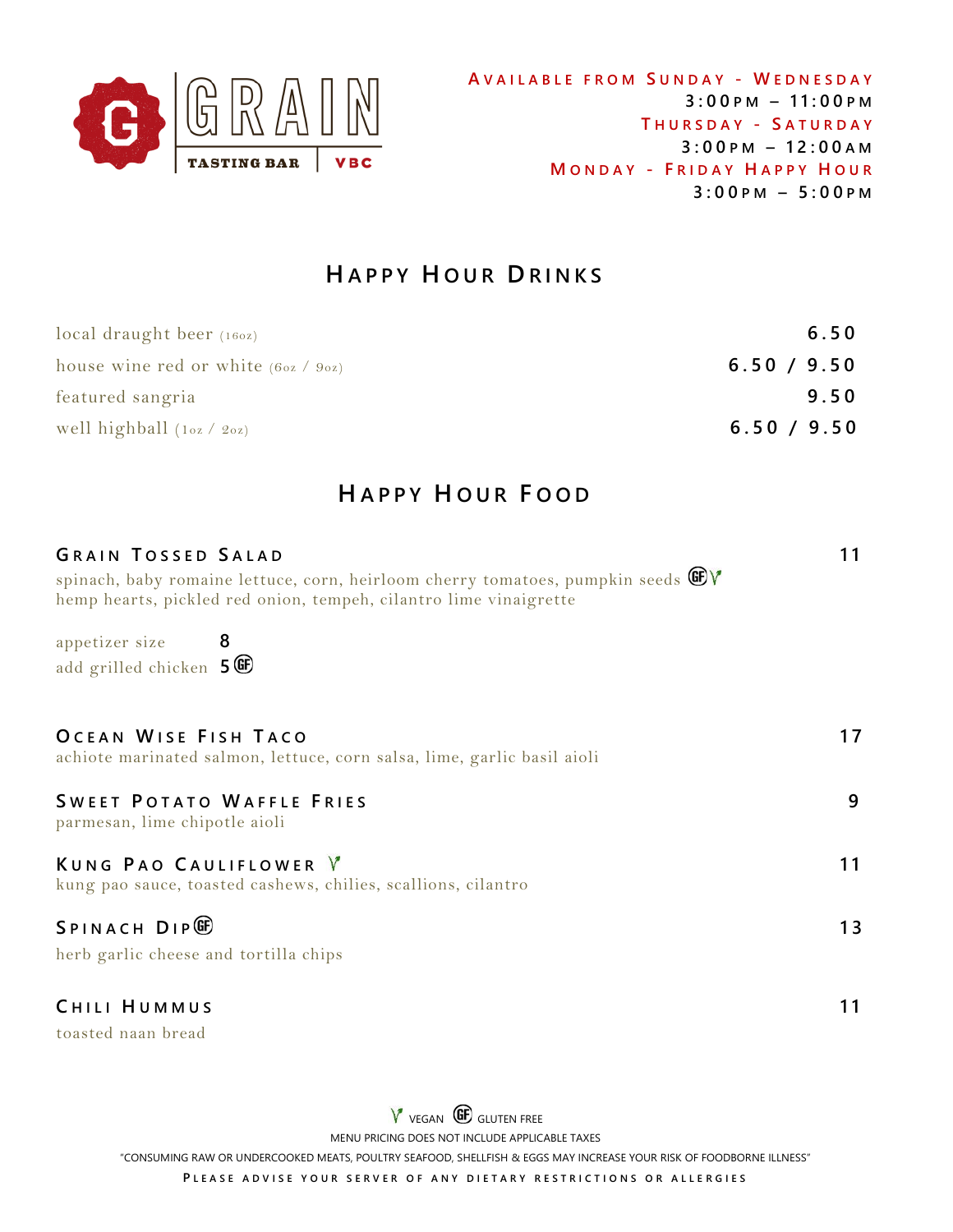#### **S A L A D**

## $G$  **RAIN TOSSED SALAD**  $\sqrt{\frac{G}{m}}$  **16**

spinach, baby romaine lettuce, corn, heirloom cherry tomatoes, pumpkin seeds, hemp hearts, pickled red onion, tempeh, cilantro lime vinaigrette

appetizer size **\$ 8**

add grilled chicken **\$ 6**

## **S H A R E D P L A T E S**

| SPINACH DIP <sup>ED</sup>          | 18 |
|------------------------------------|----|
| herb garlic cheese, tortilla chips |    |
|                                    |    |

| CHILI HUMMUS       | 16 |
|--------------------|----|
| toasted naan bread |    |

| CHICKEN WINGS                    |  |  |
|----------------------------------|--|--|
| spicy gochujang, kimchee slaw or |  |  |

salt & pepper, served with hot sauce and ranch

**G R A I N B E E F S L I D E R S 2 6 ( S E R V E D W I T H Y O U R C H O I C E O F S A L A D O R F R I E S )**

**O C E A N W I S E F I S H T A C O S 2 2**

cheddar, power sauce, brioche bun

## **P L A T E S**

| PLANT BASED POWER BURGER V                                                 | 26  |
|----------------------------------------------------------------------------|-----|
| (SERVED WITH YOUR CHOICE OF SALAD OR FRIES)                                |     |
| vegetable patty, avocado, spinach, lettuce, tomato,<br>pickle, power sauce |     |
| MARGARITA PIZZA                                                            | 26  |
| tomato, fior di latte cheese, basil                                        |     |
| PROSCIUTTO PIZZA                                                           | 2 R |

**D E S S E R T** 

**D U L C E D E L E C H E D O M E 1 4** hazelnut crumble, vanilla cake and black currant

tomato, parmesan, arugula, balsamic

|    | <b>SWEET POTATO WAFFLE FRIE</b>         |  |  |
|----|-----------------------------------------|--|--|
|    | corn salsa, garlic basil aioli and lime |  |  |
| 26 | achiote marinated salmon, lettuce,      |  |  |

| <b>SWEET POTATO WAFFLE FRIES</b> | 12 |
|----------------------------------|----|
| parmesan, lime chipotle aioli    |    |

## **K U N G P A O C A U L I F L O W E R 1 5**

kung pao sauce, toasted cashews, chilies, scallions and cilantro

## **C H A R C U T E R I E & C H E E S E 3 8** salami, prosciutto, calabrese,

smoked cheddar, danish blue, brie, pickles, candied nuts, apple chutney

 $V$  vegan  $\circledast$  gluten free MENU PRICING DOES NOT INCLUDE APPLICABLE TAXES "CONSUMING RAW OR UNDERCOOKED MEATS, POULTRY SEAFOOD, SHELLFISH & EGGS MAY INCREASE YOUR RISK OF FOODBORNE ILLNESS" PLEASE ADVISE YOUR SERVER OF ANY DIETARY RESTRICTIONS OR ALLERGIES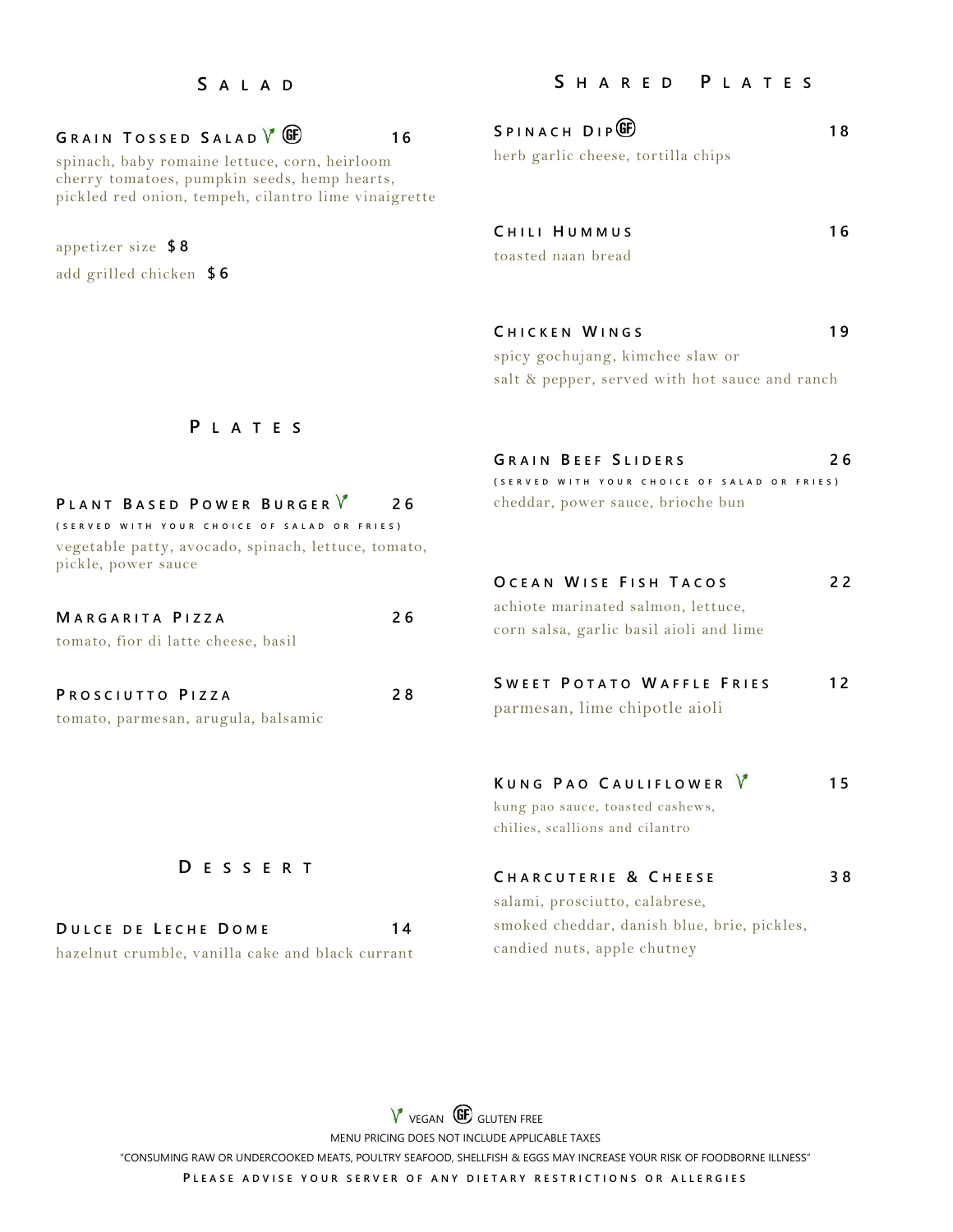## **S I G N A T U R E C O C K T A I L S ( 2 O Z ) 1 6**

**yvr sling** long table gin | cointreau | pineapple juice | cherry liqueur |averna amaro | lime | house made grenadine **ginger pear martini** east van vodka | pear brandy | house made ginger syrup | house made sweet & sour **second wind** house infused vanilla vodka | kahlua | crème de cacao | house made vanilla cold brew | forty creek irish cream liqueur **sea to sky** queensborough gin | elderflower liqueur | lime | grapefruit juice | basil **sangria martini** sov vodka| chardonnay | lemon | vermouth | house made sangria syrup

**north shore sour** egg white| sov amaretto| collingwood whiskey| lemon

**piña picosa with tequila (+ \$ 2 with mezcal)**  egg white| jimador tequila | cointreau | house made habanero agave | pineapple juice | lime

## **S E A S O N A L C O C K T A I L S ( 2 O Z ) 1 5**

**triple lemon drop martini** pisco | house made lemongrass dill syrup | lemon

**rosy spiced daiquiri** house made rose butter spiced rum | lime | maple syrup

**timeless breeze** woodford reserve bourbon | elderflower liqueur | lemon | cardamom bitters | pale ale beer

**blended scotch lemonade** ballantine's scotch | drambuie | lemon | house made lavender honey

**flashlight** egg white |bombay gin | campari | lemon | house made grenadine

**purple haze** egg white | empress gin | wallflower gin | lemon | house made lavender infused honey

## **F E A T U R E D L O C A L S P I R I T S**

| central city 'queensborough' gin   citrus   juniper                         | 11 |
|-----------------------------------------------------------------------------|----|
| odd society 'wallflower' gin   floral  juniper   spice                      | 11 |
| empress gin   pea blossom   juniper   ginger   cinnamon                     | 13 |
| long table distillery 'london dry'gin     fennel                            | 12 |
| odd society 'east van' vodka   100% malted barley                           | 12 |
| <b>rebel vodka</b>   $100\%$ bc apples                                      | 10 |
| okanagan spirits vodka   100% fruit                                         | 10 |
| <b>sons of vancouver vodka</b>   75% spring wheat $\vert$ 25% barley        | 10 |
| collingwood   corn   berley   rye                                           | 10 |
| central city 'lohin mckinnon' whisky   100% malted barley                   | 10 |
| <b>forty creek whisky</b>   'double barrel reserve'   corn rye barley blend | 13 |

 $V$  vegan  $\bigoplus$  gluten free MENU PRICING DOES NOT INCLUDE APPLICABLE TAXES "CONSUMING RAW OR UNDERCOOKED MEATS, POULTRY SEAFOOD, SHELLFISH & EGGS MAY INCREASE YOUR RISK OF FOODBORNE ILLNESS" **PLEASE ADVISE YOUR SERVER OF ANY DIETARY RESTRICTIONS OR ALLERGIES**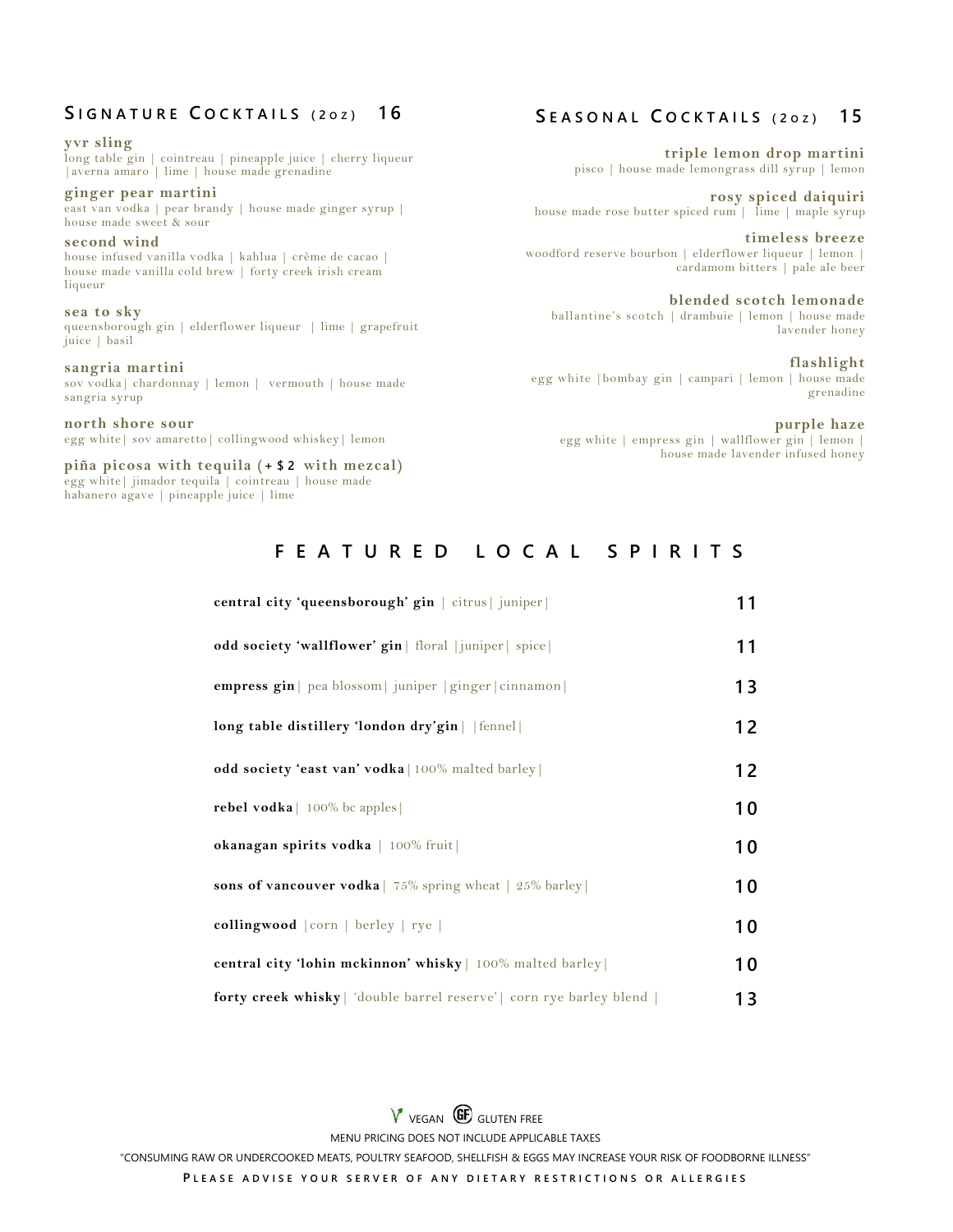#### **T A S T I N G F L I G H T S**

**L O C A L C R A F T B E E R choice of three 9**

| alberta premium $\vert$ 100% rye                          |
|-----------------------------------------------------------|
| central city 'lohin mckinnon'   malted barley             |
| collingwood corn   barley   rye   maple                   |
| $lot$ no. 40   100% rye                                   |
| forty creek 'double barrel reserve'   rye • barley • corn |
|                                                           |

**V Q A W H I T E W I N E choice of three 2 2**

okanagan crush pad • rose mission hill estate series • pinot gris maverick • sauvignon blanc stone boat • pinot blanc blend cedar creek • chardonnay

**V Q A R E D W I N E choice of three 2 2** stone boat • pinot noir crush pad 'narrative' • cabernet franc / merlot blasted church • cabernet sauvignon stag's hollow 'white label' • syrah mission hill • cabernet / merlot

**B R I T I S H C O L U M B I A G I N choice of three 1 5** central city 'queensborough' | citrus • juniper • spruce tips odd society 'wallflower' | floral • juniper • spice empress gin| pea blossom| juniper |ginger|cinnamon long table distillery 'london dry' | juniper • citrus • fennel

**C A N A D I A N W H I S K Y choice of three 1 5**

**B R I T I S H C O L U M B I A V O D K A choice of three 1 5**

sons of vancouver | 75% spring wheat • 25% malted barley

odd society 'east van' | 100% malted barley

rebel vodka | 100% bc apples

okanagan vodka spirits | 100% fruit

## **Z E R O P R O O F C O C K T A I L S 9**

**mango moscow mule** mango puree |ginger syrup | ginger ale | soda | vanilla

**raspberry mint lemonade** raspberry |mint leaves | lemon juice | simple syrup

**strawberry basil smash** basil | strawberries | lemon juice | simple syrup

V VEGAN **GE** GLUTEN FREE MENU PRICING DOES NOT INCLUDE APPLICABLE TAXES "CONSUMING RAW OR UNDERCOOKED MEATS, POULTRY SEAFOOD, SHELLFISH & EGGS MAY INCREASE YOUR RISK OF FOODBORNE ILLNESS" PLEASE ADVISE YOUR SERVER OF ANY DIETARY RESTRICTIONS OR ALLERGIES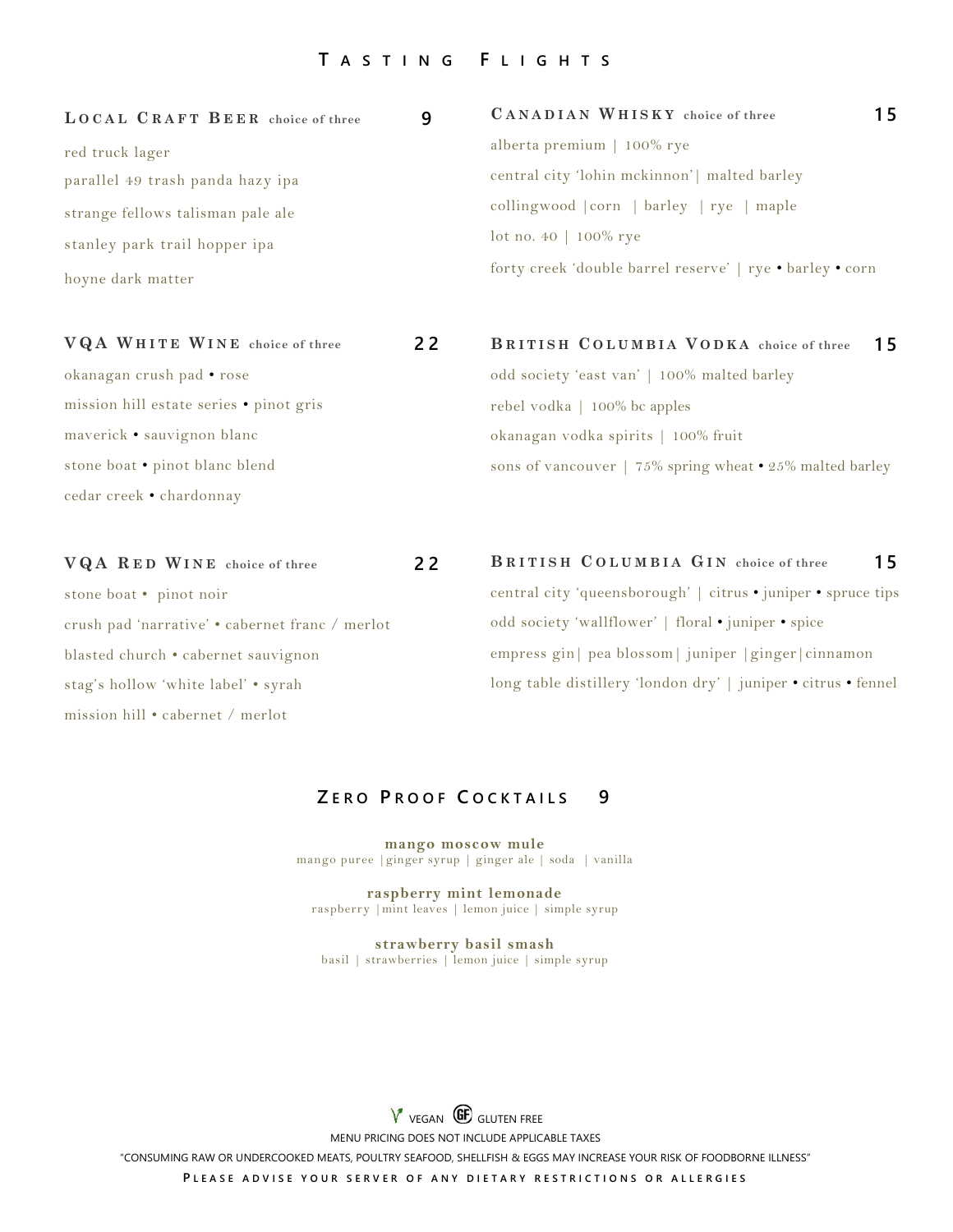#### **S P I R I T S**

### **S P I R I T S**

| GIN             | 10Z | SINGLE MALT                     | $1o$ z |
|-----------------|-----|---------------------------------|--------|
| beefeater       | 9   | glenfiddich 12 year             | 10     |
| bombay sapphire | 9   | the glenlivet 12 year           | 10     |
| tanqueray       | 9   | glenmorangie 10 year            | 12     |
| hendricks       | 12  | bowmore 12 year                 | 11     |
|                 |     | laphroaig quarter cask          | 13     |
| <b>VODKA</b>    |     | talisker 10 year                | 14     |
| stolichnaya     | 9   | macallan 12 year double cask    | 14     |
| ketel one       | 9   | balvenie 12 year doublewood     | 14     |
| tito's          | 9   | dalwhinnie 15 year              | 15     |
| grey goose      | 12  | aberlour a'bunadh cask strength | 18     |
|                 |     | dalmore 15 year                 | 20     |

### **R U M**

| bacardi superior white            |    |
|-----------------------------------|----|
| malibu coconut                    |    |
| flor de cana 5 year old           |    |
| bacardi black                     |    |
| appleton 12 year old              |    |
| house made rose butter spiced rum | 9  |
| captain morgan                    |    |
| flor de cana 18 year old          | 12 |

### **A M E R I C A N W H I S K E Y**

| jim beam 4 year         |    |
|-------------------------|----|
| jack daniel's old no. 7 |    |
| bulleit bourbon         | 10 |
| maker's mark            | 12 |
| basil hayden's          | 12 |
| knob creek              | 12 |
| woodford reserve        | 12 |

| the glenlivet 18 year | 20 |
|-----------------------|----|
| BLENDED SCOTCH        |    |
| ballantine's finest   |    |

| johnnie walker red label   |    |
|----------------------------|----|
| johnnie walker black label | 12 |

# **T E Q U I L A & M E Z C A L**

| el jimador blanco   |    |
|---------------------|----|
| el jimador reposado |    |
| espolon blanco      |    |
| herradura reposado  | 13 |
| patron silver       | 13 |
| cazadores anejo     | 11 |
| mezcal montelobos   |    |

V VEGAN **GD** GLUTEN FREE MENU PRICING DOES NOT INCLUDE APPLICABLE TAXES "CONSUMING RAW OR UNDERCOOKED MEATS, POULTRY SEAFOOD, SHELLFISH & EGGS MAY INCREASE YOUR RISK OF FOODBORNE ILLNESS" PLEASE ADVISE YOUR SERVER OF ANY DIETARY RESTRICTIONS OR ALLERGIES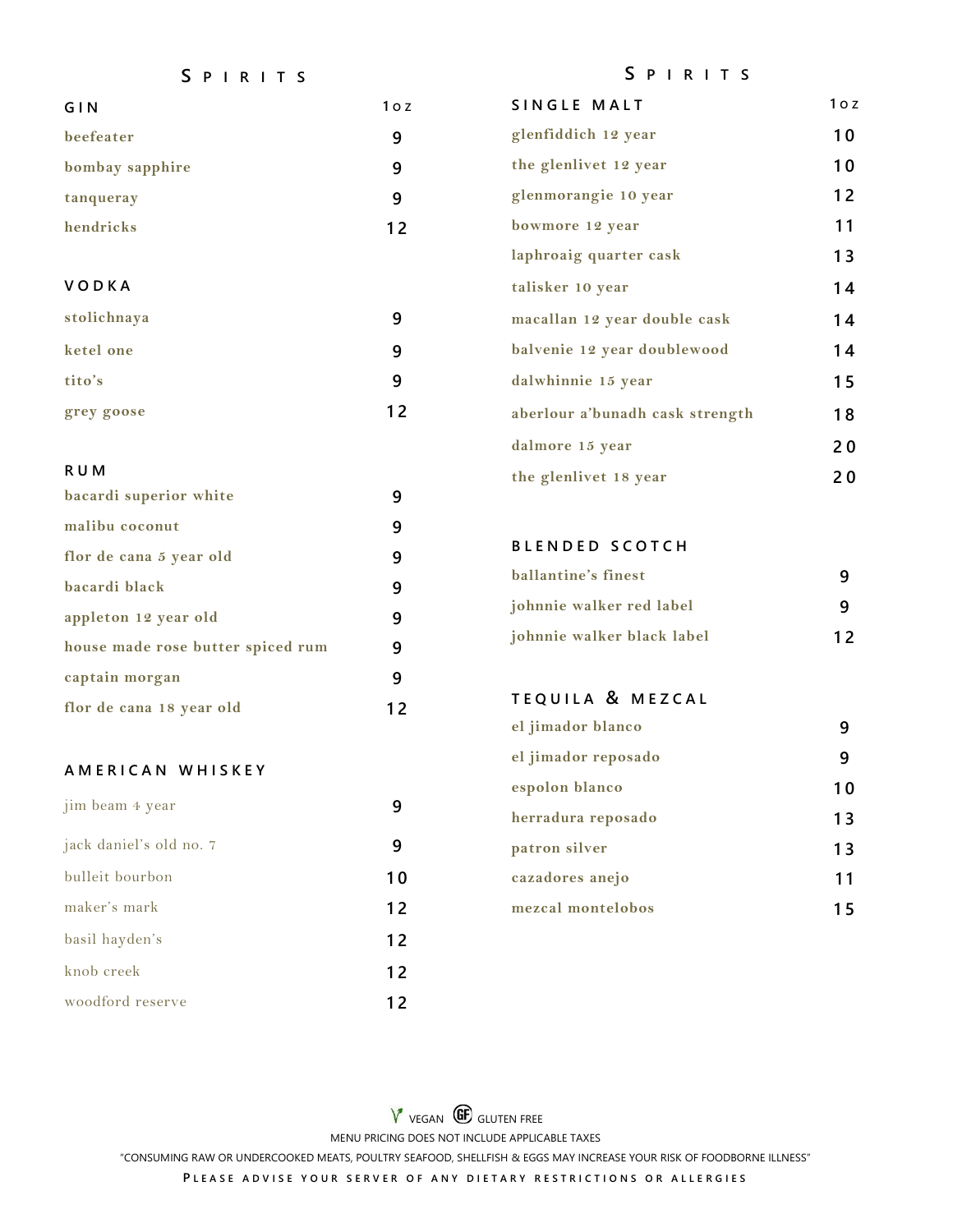### **D R A U G H T C R A F T B EER** (473ml) **8 B O T T L E D O R C A N N E D C R A F T B E E R S**

red truck classic lager steam whistle pilsner (341ml) **8** parallel 49 trash panda hazy ipa mill st. organic lager (341ml) **8**

## **C I D E R S & H A R D S E L T Z E R S** (355ml) **8 D O M E S T I C A N D I M P O R T E D B E E R S**

growers peach cider budweiser (355ml) **8** growers apple cider **8** coors light (355ml) **8** white claw watermelon **8** corona (355ml) **8** 

- 
- 
- strange fellows talisman pale ale glutenberg gluten free pale ale (473ml) **9**
- stanley park trail hopper ipa parallel 49 ruby tears northwest red ale (355ml) **8**
- hoyne dark matter four winds nectarous dry hopped sour (473ml) **9**

- lonetree pear dry cider molson canadian (355ml) **8**
	-
	- -
	- stella artois (355ml) **8**
		- guinness (440ml) **9**

| SPARKLING                            | 60Z |     | <b>BOTTLE</b> |
|--------------------------------------|-----|-----|---------------|
| DIRTY LAUNDRY                        | 14  |     | 53            |
| cuvee · summerland · okanagan valley |     |     |               |
| PERGOLO                              | 12  |     | 48            |
| prosecco • treviso • italy           |     |     |               |
| WHITE WINE                           | 60Z | 90Z | <b>BOTTLE</b> |
| RED ROOSTER                          | 16  | 23  | 62            |
| gewürztraminer · penticton           |     |     |               |
| MISSION HILL 'ESTATE SERIES'         | 15  | 21  | 57            |
| pinot gris · kelowna                 |     |     |               |
| MAVERICK                             | 17  | 24  | 65            |
| sauvignon blanc · okanagan valley    |     |     |               |
| STONE BOAT                           | 16  | 23  | 62            |
| pinot blanc blend · okanagan valley  |     |     |               |
| PELLER ESTATES                       | 9   | 13  | 34            |
| chardonnay · kelowna                 |     |     |               |
| CEDAR CREEK                          | 15  | 21  | 57            |

chardonnay • kelowna

 $V$  vegan  $\bigoplus$  gluten free

MENU PRICING DOES NOT INCLUDE APPLICABLE TAXES

"CONSUMING RAW OR UNDERCOOKED MEATS, POULTRY SEAFOOD, SHELLFISH & EGGS MAY INCREASE YOUR RISK OF FOODBORNE ILLNESS"

PLEASE ADVISE YOUR SERVER OF ANY DIETARY RESTRICTIONS OR ALLERGIES